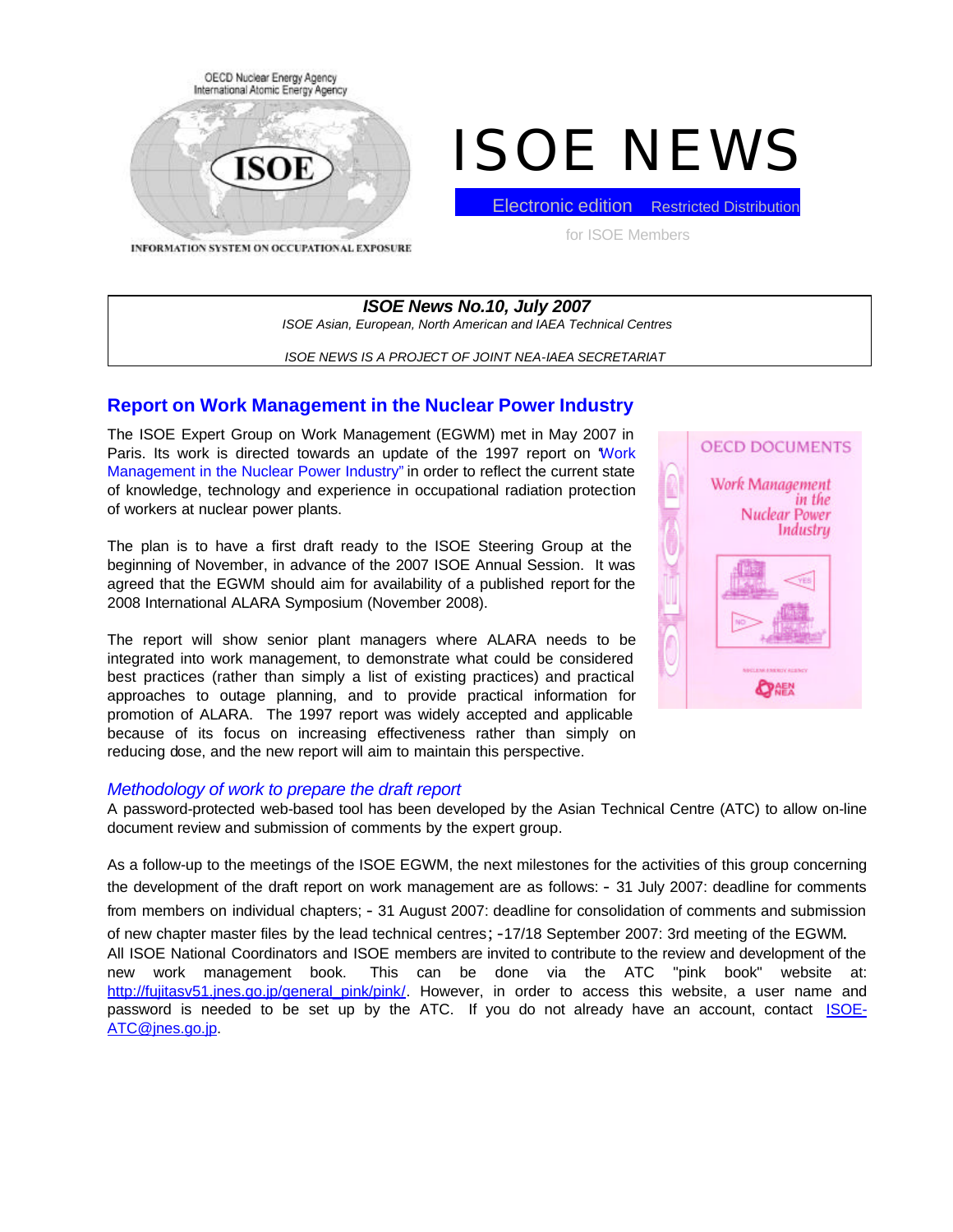# **ISOE Working Group on Data Analysis (WGDA)**

The 2007 mid-year meeting of the ISOE WGDA meeting, chaired by Mr. Sergio Zorrilla (Laguna Verde NPP, Mexico) was held in May 2007. The summary status of its work includes the following:

## *ISOE database web development*

The WGDA is continuing its work to migrate the ISOE occupational exposure database to the ISOE Network, as carried out the NEA and the ISOE Technical Centres. The current work involves the development and implementation of web-based data entry modules so that all ISOE member utilities can enter their ISOE data directly into the database via a web-browser. This will supplement the database analysis module already available on the ISOE Network. The current development schedule calls for an English language version of the data entry modules by end of year, to be used for entry of 2007 data in 2008.

## *WGDA Task team updates*

New WGDA products: New Asian ISOE handbooks were developed by ATC, based on the ISOE annual reports, database and other products. The goal of this work is to demonstrate the use of ISOEDAT to Japanese utilities to improve ISOE usage, and motivate users towards continued dose reduction. The handbook contains many types of benchmarking reports derived using ISOEDAT. While the focus of the work was dose reduction in Japan rather than a specific WGDA product, ATC offered to make it available to other technical centres.

Review of decommissioning questionnaire: Dr. Jorg Kaulard (GRS, Germany) is chairing a new task team on decommissioning data which has been recently launched with the intent to improve the data collection aspects of the ISOE database questionnaires with respect to units undergoing decommissioning. It was agreed that the focus of the team's work should be the identification of appropriate occupational exposure data, influencing parameters and task descriptions (or other relevant information). In order to accomplish this in a meaningful manner, it was stressed that involvement of implementers in these activities was essential..

Survey, review on alpha values: Starting from a recently completed survey of alpha-value usage in Sweden, the ETC will work with Mr. Staffan Hennigor (Forsmark NPP, Sweden) to develop a questionnaire on alpha-value use and numerical value in NPPs within the ISOE programme. This will be used to to collect feedback from the ISOE membership, the results of which will be reviewed at the Nov 2007 WGDA meeting.

Benchmarking elements/RP indicators: O. Guzman (CSN, Spain) reported on the activities of this team, noting that a list of possible RP indicators collected from previous workshops and meetings had been prepared as a starting point for discussion. The WGDA agreed that it would be useful to know which indicators would be of use to the ISOE membership, bearing in mind that each indicator must be achievable and easy to evaluate, and not duplicate indicators from other organisations.

Standardised terminology: Regarding the issue of standardised terminology within ISOEDAT, L. D'Ascenzo (ETC) provided a status report on existing task names with corresponding translations into various national languages within ISOEDAT. This list will be sent to all ISOE National Coordinators for their assistance in verification and in identifying those terms which still need to be translated or are not relevant.

## *Benchmarking visits*

ETC reported on visits to Paks (Hungary) planned in September 2007 and Beznau (Switzerland) as well as Calvert Cliffs and Votgle (USA) in 2006. These visits were organised by CEPN for the French utility EDF, using ISOE contact persons. While these visits were organised outside of ISOE financial resources, the participants have kindly agreed to share this information with the ISOE membership through the ISOE Network.

NATC reported on completed and planned visits for 2006 and 2007, including exchanges with France and Germany.

ATC presented information on visits in Feb 2007 to Finland and France. Topics discussed included remodelling and improvement works, exposure doses and ALARA activity. It was noted that there are differences between Japan and other countries in many points related to radiation work and exposure control systems, but that there is a desire to implement good experience in the Japanese system taking into account cultural differences.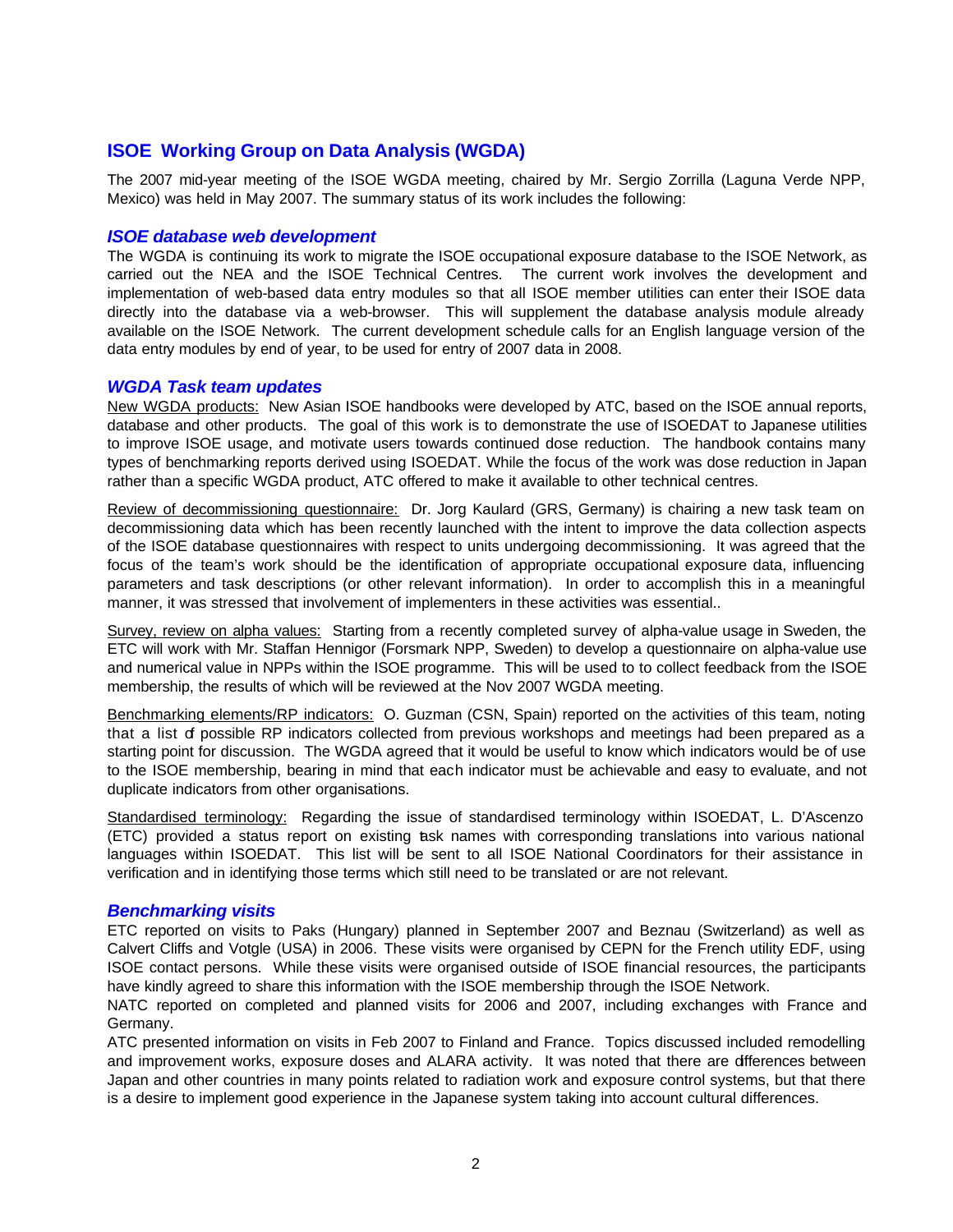## *Demonstration of ATC ISOE Library Search Engine*

ATC demonstrated a new search engine that has been developed primarily for use to promote ISOE amongst Japanese utilities. While this tool operates by the stand-alone now, ATC has offered to make it available for implementation on the ISOE Network.

## *Election of new chairman*

The NEA Secretariat informed the WGDA of the process that was undertaken since the last meeting with regards to the election of a new WGDA chair for the period 2007-2009 (covering the current Terms of Reference). Based on consultation with the members, it was reported that the group had unanimously approved the nominations of Mr. Sergio Zorrilla (Laguna Verda NPP, Mexico) for another term as WGDA chair and Dr. Jorg Kaulard (GRS, Germany) for the new position of vice-chair. These outcomes were unanimously approved by the group.

The next meeting of the ISOE WGDA will take place on 12-13 November 2007 at the headquarters of the OECD Nuclear Energy Agency in Paris, France as part of the 2007 ISOE annual session.

# **Asian ALARA Symposia**

## *2006 ISOE Asian ALARA Symposium*

The second ISOE Asian ALARA Symposium was held on October 12, 2006 in Yuzawa, Japan. This symposium was organised by the Asian Technical Centre, and saw the involvement of about 40 participants including from Korea and U.S. Following the introduction of EPRI SRMP and the current status of the exposure at Japanese nuclear power plants, the technologies for dose reduction were presented from three Japanese vendors. Moreover, the topic of current challenges and good practices were reported from one Korean utility and five Japanese utilities. The paper presented by Mr. Akira Nakamura (Kansai Electric Power Co., Inc.) on "ALARA Activities at Ohi NPP" was selected as the symposium's Distinguished Paper. Mr. Nakamura was invited to present this paper at the 2007 International ALARA Symposium in Fort Lauderdale, U.S. (Jan. 2007). On the following day (13th), they visited Kashiwazaki Kariwa Nuclear Power Station of Tokyo Electric Power Co., Ltd. and observed Unit 6, an ABWR (advanced boiling water reactor).



## *2007 ISOE Asian ALARA Symposium*

The 2007 ISOE Asian ALARA Symposium will be held in Seoul, Korea from September 12 to 14, 2007. The date of  $14<sup>th</sup>$  will take a Technical tour to Ulchin Nuclear Power Station. Further detailed guidance will be disseminated soon.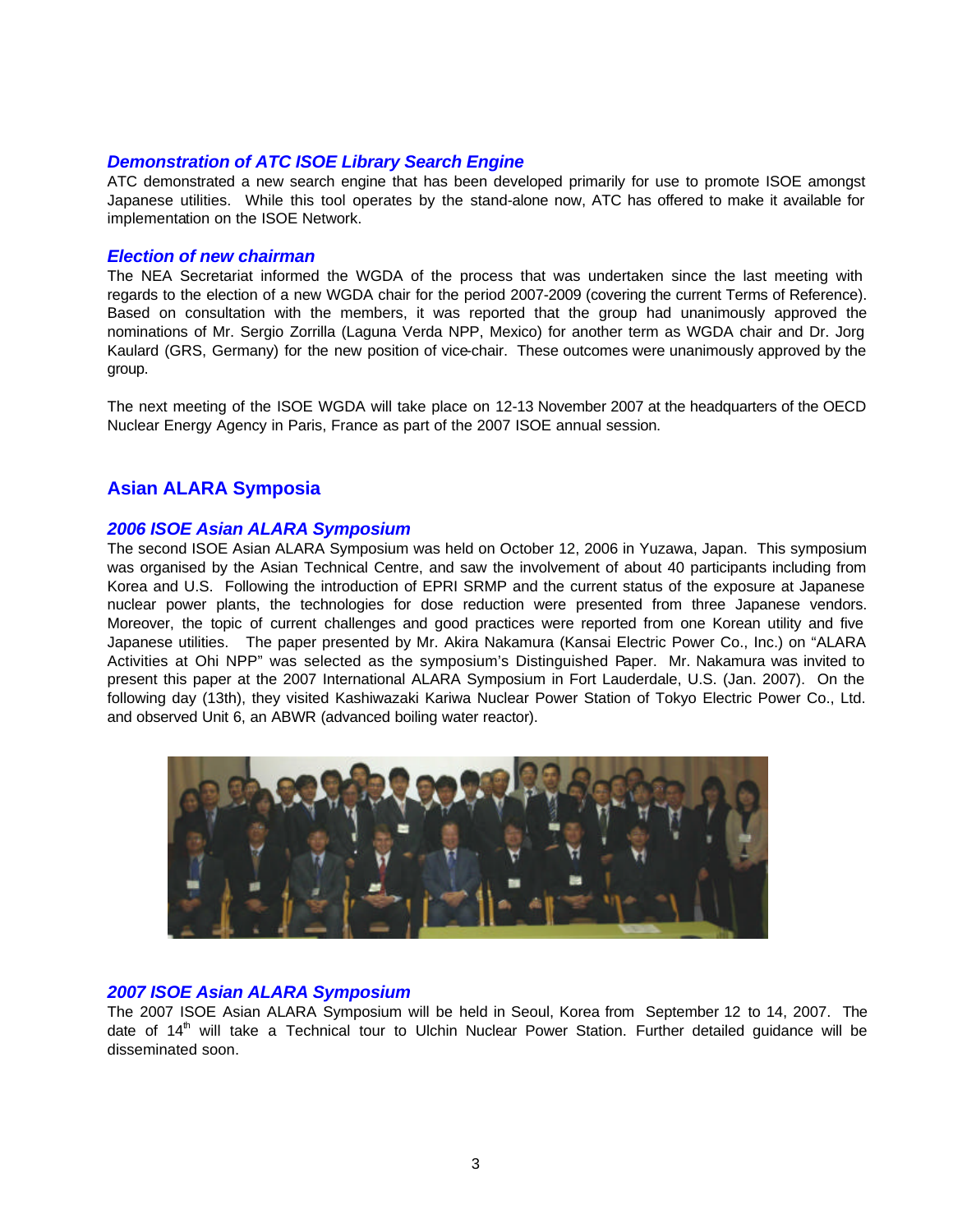# **ISOE International ALARA Symposium January 2007 EPRI RP Conference**

The 2007 ISOE International ALARA Symposium was held from 15-17 January 2007 in Fort Lauderdale, Florida, organised by the North American Technical Centre in cooperation with the Electric Power Research Institute (EPRI). The symposium was sponsored by the OECD Nuclear Energy Agency and the International Atomic Energy Agency. About 100 participants from 14 countries attended the meeting, in additional to various vendors.

# *Highlight of Plenary Session*

## **World-Class ALARA Performance Award of North American Technical Centre**

Mrs. Indira Kochery, RP Manager at Vogtle and Mr. Craig Bourne, Health Physicist at Vogtle won for the Vogtle NPP the World-Class ALARA Performance Award this year, primarily for their work in the area of remote monitoring. Mrs. Kochery described the management culture stated to exist at Vogtle and move on to the remote monitoring aspects of their program.

In answering the question "how did we get here", she noted four aspects of their RP culture: (1) teamwork, with associated communications effectiveness, (2) passion ("every 0.1 mrem counts", because the technology gives you a dose record to 0.1 mrem; every worker entering containment is on teledosimetry), (3) tenacity ("knock on 1000 doors; maybe 1 will open"), and (4) use of brute force, when that is necessary to maintain dose control.

Moving to "how do we stay here", Mrs Kochery noted the following areas:

(a) ownership and accountability, both non-outage and outage. She noted that since you are in a non-outage period a high percentage of the time, that is when you have to build your culture. She also noted the importance of contingency planning for the higher risk work for any given day and also any high-radiation-risk or highradiation-dose work; she uses the common phrase about planning for success, but also planning for the worst that can happen. She stated that Vogtle heavily uses its own and other industry experience, and also that Vogtle uses contractor incentives. (Dose control is about 20% of the performance score of any contractor on site.)

(b) source term reduction. Mrs. Kochery tries to use all available technologies. She specifically noted shutdown chemistry control, permanent shielding, and remote monitoring technologies.

(c) technology. As a prelude to the later paper on remote technology at Vogtle, she noted that remote technologies are used station-wide, monitored from a centralized monitoring station. Robots are used, with the wiring in place to support their use quickly during an outage, so that no wiring installations are necessary during the outage. Vogtle uses electronic survey mapping. They have a photo system available for 360-degree viewing of most rooms in the RCA.

Mr. Craig Bourne presented additional information about their remote technology system. He noted that Central Monitoring Station (CMS) techs attend all ALARA briefing for higher-risk tasks, and that they work to place only very competent Techs in the CMS (2 in the room at a time). He stated that they have reduced their HP Tech doses by 75% and reduced their needs for contracted HP Techs by 65% as compared to their needs prior to use of remote monitoring technologies. They have cameras (now using about 22 coax camera cables per unit in their containment; including upgraded DVR recording capability), audio, teledosimetry, ARMs, resin sluice monitoring, and CAMs on the system, and they are adding HEPA flow information (as does Calvert Cliffs). The teledose base station is connected directly to the Radiax antenna system in the spent fuel pool area and may be expanded to other locations in-plant. Work-group supervisors often use the system to watch what their crews are doing and provide coaching as necessary. They are considering the potential to do more of the temperature, vibration and other monitoring via the system, as they note that anything capable of RS232 transmission could be a portion of the system.

Craig noted that HP Techs have individual dose goals for their jobs and are expected to justify receipt of unplanned dose. Their HP Techs now receive only about 5% of the total dose during an outage, whereas the figure used to be 15-20% prior to use of remote monitoring and additional HP Tech individual dose accountability.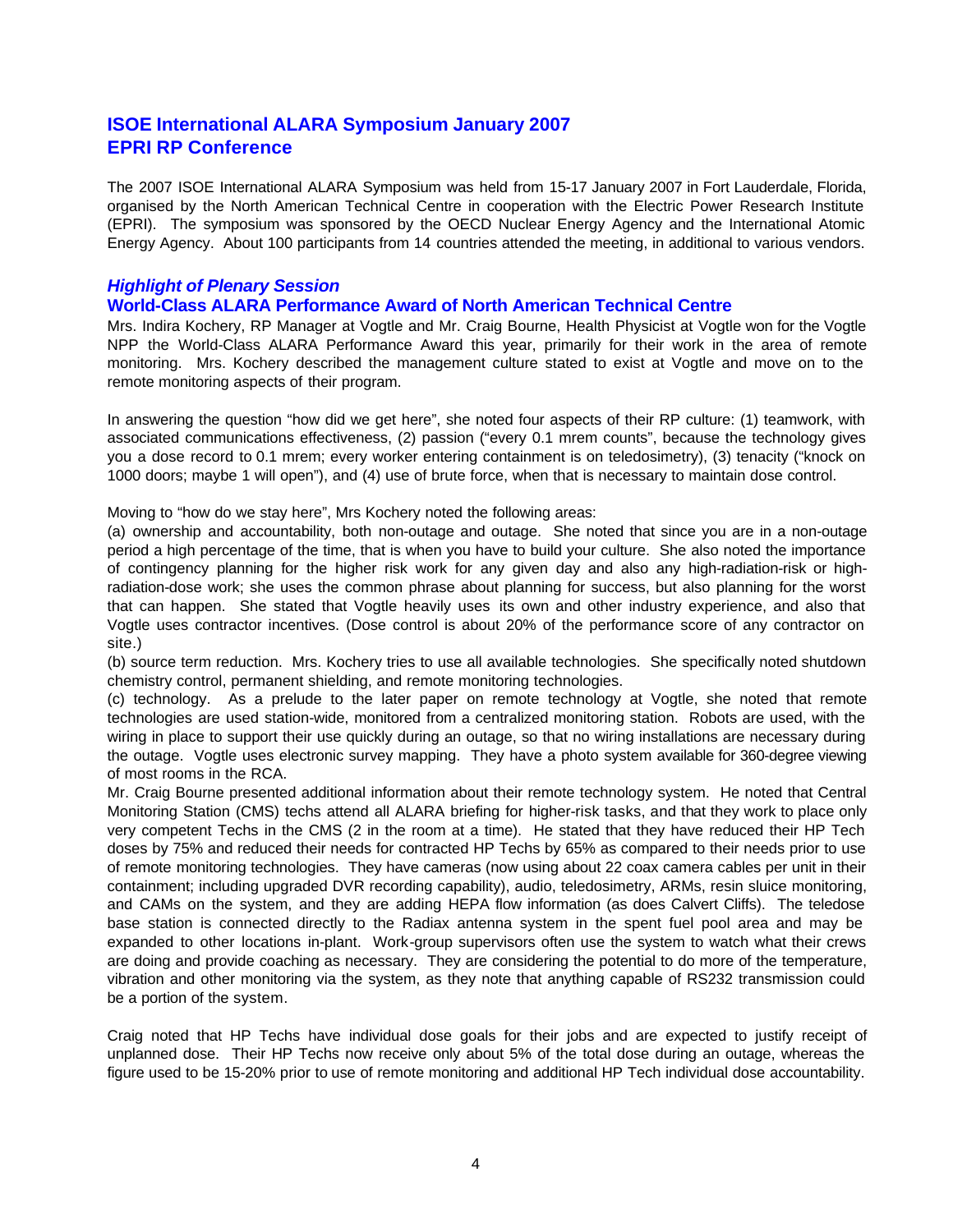# **CRPPH Expert Group on Occupational Exposure (EGOE)**

The NEA Committee on Radiation Protection and Public Health (CRPPH) has created an ad-hoc group, the EGOE, to explore policy and regulatory issues in occupational radiation protection, in which the ISOE Steering Group agreed to participate to develop a proposal for further work. The EGOE, chaired by Mr. Kevin Bundy (CNSC, Canada) met in Jan 2007 to develop a proposal addressing areas in occupational radiation protection where the CRPPH could make a useful contribution. The work proposal focuses on three identified areas:

- Analysis of Operational Experience/RP Criteria for New Build
- Implementing new ICRP Recommendations, and
- Policy Issues in Occupational Radiation Protection.

At its meeting in May 2007, the CRPPH approved the work proposal, and instructed the EGOE to proceed with the identified tasks. The CRPPH also noted its appreciation for the involvement of ISOE in developing the proposal, and welcomed continued ISOE participation in EGOE, recognising the important operational experience that ISOE can bring to the discussions.

Following this approval, the proposal was sent to the ISOE Steering Group for their view on continued involvement, and additional ISOE nominations to the group's activities. Recognising the value of these topics, the Steering Group agreed to formally continue participation in the ongoing work of the EGOE, and the investigation of the identified topics.

In order to facilitate the participation of ISOE members in EGOE meetings, the NEA Secretariat will try to schedule EGOE meetings back-to-back with ISOE meetings, as far as possible. The next EGOE meeting will follow the Steering Group meeting in November 2007.

## **ISOE Network - http://www.isoe-network.net**

The ISOE Network (www.isoe-network.net) is an international information exchange website on dose reduction and ALARA resources for ISOE members, providing rapid and integrated access to ISOE resources through a simple web browser interface. The network, containing both public and member-only resources, provides ISOE members with access to a broad and growing range of ALARA resources for radiation protection professionals at participating utilities and national regulatory authorities, including ISOE publications, reports and symposia proceedings, web forums for real-time communications amongst participants, members address books, and online access to the ISOE occupational exposure database.

While some of the resources on the ISOE Network are available to the public, such as ISOE official publications, only registered ISOE members have access to the detailed ISOE and ALARA resources available, which will only appear in the navigation menu after login. ISOE members who have registered for website access can enter their username and password in order to access these additional resources. The main features are listed below:

## *ALARA Library*

The ALARA library includes now a broad range of general and technical publications, reports, presentations and proceedings, including:

- ISOE official publications, such as the ISOE Annual Reports
- ISOE Newsletters
- ISOE ALARA Symposia proceedings, presentation and papers
- ISOE site benchmarking visit reports on radiation protection practices
- Technical Centre information sheets
- ISOE technical reports (such as pressuriser replacements)
- ISOE meeting documents
- Training resources